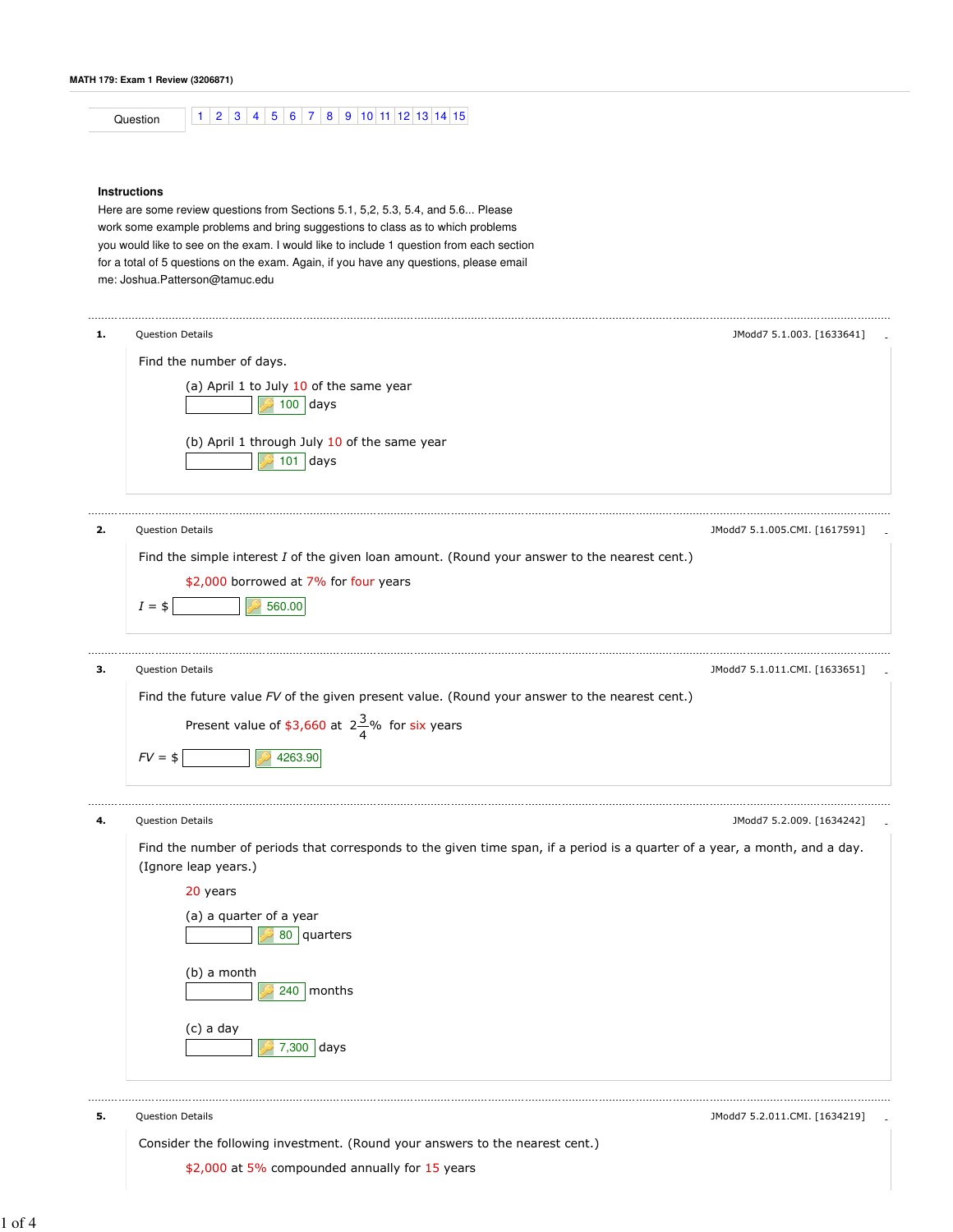

| 6. | <b>Question Details</b>                                                          | JModd7 5.2.017. [1634241] |
|----|----------------------------------------------------------------------------------|---------------------------|
|    | Consider the following nominal rate. (Round your answers to two decimal places.) |                           |
|    | 5% compounded monthly                                                            |                           |
|    | (a) Find the annual yield corresponding to the given nominal rate.<br>$5.12$ %   |                           |
|    | (b) Interpret the annual yield corresponding to the given nominal rate.          |                           |
|    | 5.12 \% simple interest.<br>The given compound rate is equivalent to             |                           |
|    |                                                                                  |                           |
|    | Question Details                                                                 | IMARRIZ E 2 001 [1627250] |

| JModd7 5.3.001. [1637359] |
|---------------------------|
|                           |
|                           |
|                           |
|                           |

| 8. | <b>Question Details</b>                                                              | JModd7 5.3.002. [1637200] |  |
|----|--------------------------------------------------------------------------------------|---------------------------|--|
|    | Find the future value of the given annuity. (Round your answer to the nearest cent.) |                           |  |
|    | ordinary annuity, \$155 monthly payment, $7\frac{1}{8}$ % interest, eleven years     |                           |  |
|    | 30,924.28                                                                            |                           |  |

| 9.  | <b>Question Details</b><br>JModd7 5.3.012. [1637371]                                                                                  |
|-----|---------------------------------------------------------------------------------------------------------------------------------------|
|     | Art Dull recently set up a TDA to save for his retirement. He arranged to have \$80 taken out of each of his biweekly checks;         |
|     | it will earn $9\frac{1}{9}$ % interest. He just had his 26th birthday, and his ordinary annuity comes to term when he is 65. Find the |
|     | following. (Round your answers to the nearest cent.)                                                                                  |
|     | (a) The future value of the account<br>772,760.36<br>\$                                                                               |
|     | (b) Art's total contribution to the account<br>81,120.00<br>\$                                                                        |
|     | (c) The total interest<br>691,640.36                                                                                                  |
|     |                                                                                                                                       |
| 10. | <b>Question Details</b><br>JModd7 5.4.001.CMI. [1639656]                                                                              |

The following loan is a simple interest amortized loan with monthly payments. (Round your answers to the nearest cent.)

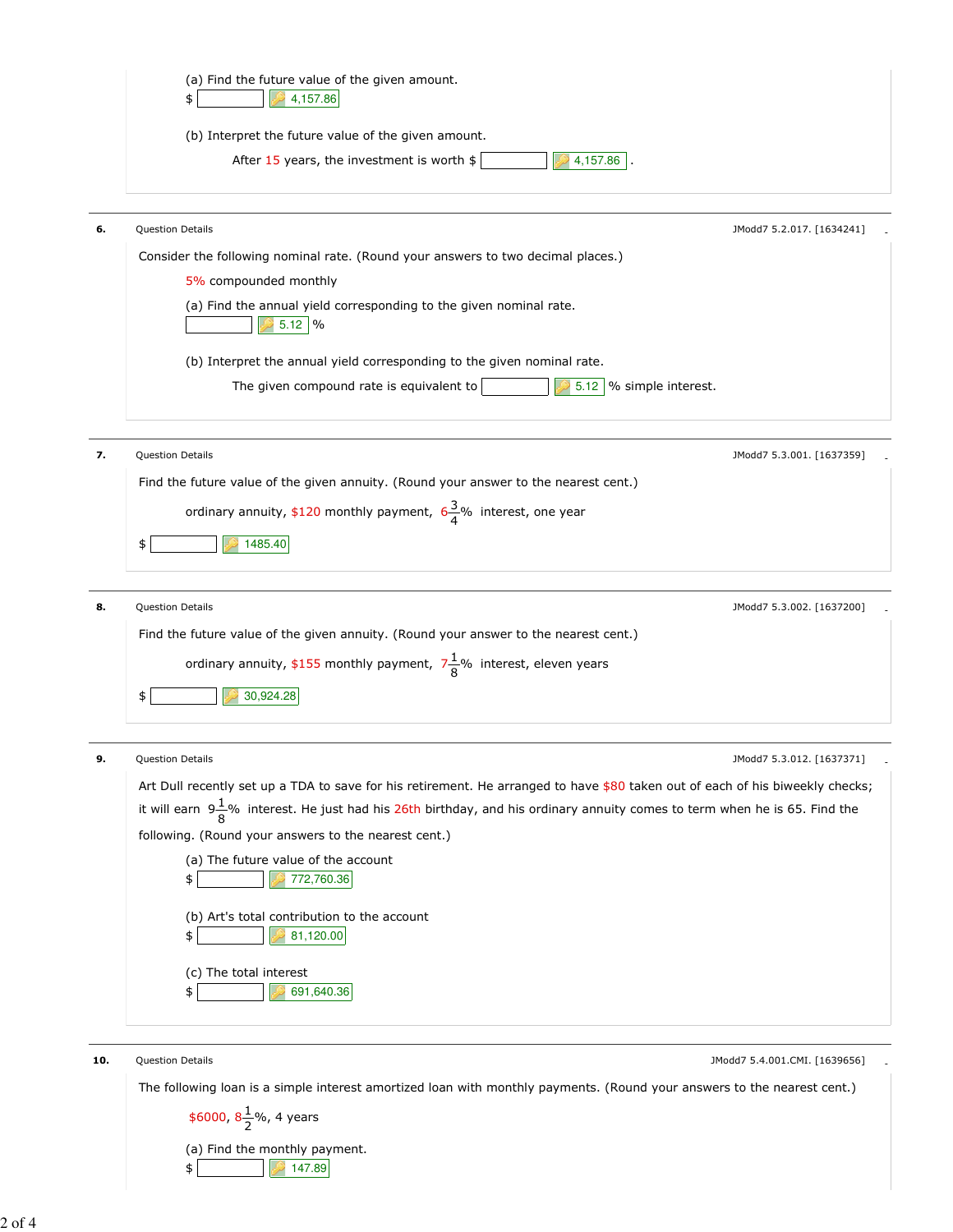

14. Question Details **Authority Contract Contract Contract Contract Contract Contract Contract Contract Contract Contract Contract Contract Contract Contract Contract Contract Contract Contract Contract Contract Contract C** 

Dean Gooch is planning for his retirement, so he is setting up a payout annuity with his bank. He wishes to receive a payout of \$1,700 per month for twenty-five years.

(a) How much money must he deposit if his money earns 7.3% interest compounded monthly? (Round your answer to the nearest cent.)

 $\bullet$  234,149.68